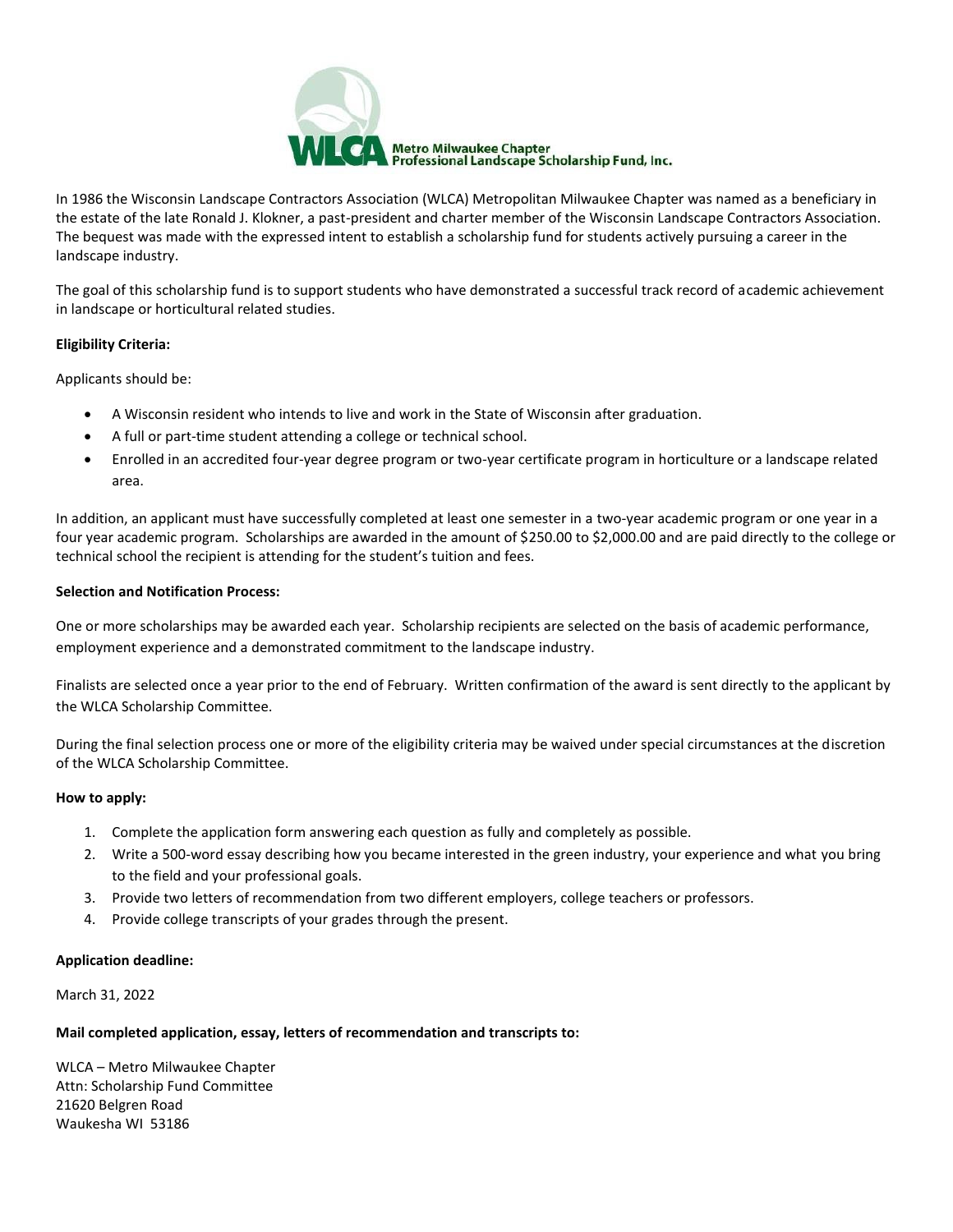

# **WLCA METRO MILWAUKEE CHAPTER PROFESSIONAL LANDSCAPE SCHOLARSHIP APPLICATION**

## **PERSONAL**

| Full Name:          |                           |
|---------------------|---------------------------|
| Home Address:       | <b>Address at School:</b> |
| Home Phone:         | Cell Phone:               |
| Email Address:      | Student Id #:             |
| <b>School Name:</b> |                           |

### **ACADEMIC**

| Degree:                                                                          | <b>Expected Date of Graduation:</b>                                    |  |  |  |
|----------------------------------------------------------------------------------|------------------------------------------------------------------------|--|--|--|
| Major/Track:                                                                     |                                                                        |  |  |  |
| Current Standing (check one): $\Box$ Freshman                                    | $\Box$ Sophomore<br>$\square$ Junior<br>$\square$ Senior               |  |  |  |
| Program (check one): $\Box$ 2 year<br>$\Box$ 4 year                              | <b>Current GPA:</b>                                                    |  |  |  |
|                                                                                  | List other colleges/technical school attended and dates of attendance: |  |  |  |
|                                                                                  |                                                                        |  |  |  |
|                                                                                  |                                                                        |  |  |  |
|                                                                                  |                                                                        |  |  |  |
|                                                                                  |                                                                        |  |  |  |
|                                                                                  |                                                                        |  |  |  |
| List student, community, professional, etc. activities you have participated in: |                                                                        |  |  |  |
|                                                                                  |                                                                        |  |  |  |
|                                                                                  |                                                                        |  |  |  |
|                                                                                  |                                                                        |  |  |  |
|                                                                                  |                                                                        |  |  |  |
|                                                                                  |                                                                        |  |  |  |
| List any honors or awards you have received:                                     |                                                                        |  |  |  |
|                                                                                  |                                                                        |  |  |  |
|                                                                                  |                                                                        |  |  |  |
|                                                                                  |                                                                        |  |  |  |
|                                                                                  |                                                                        |  |  |  |
|                                                                                  |                                                                        |  |  |  |